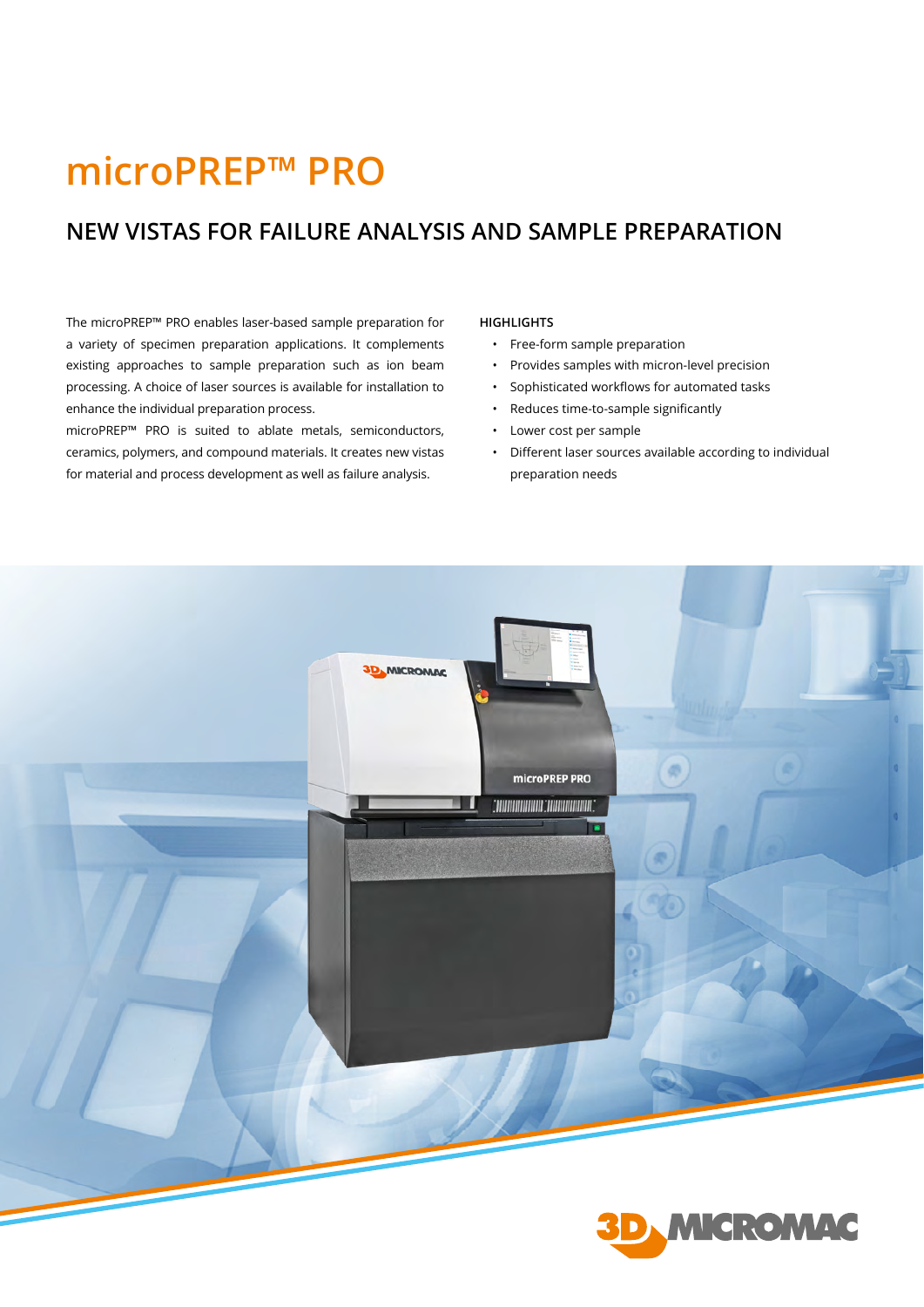



#### **Unique Workflows**

Sophisticated workflows have been developed to meet the specific requirements of cutting-edge analytical techniques, such as TEM, SEM/FIB cross sectional analysis, atom probe as well as X-ray tomography or even micromechanical testing. Numerous patents ensure competitive advantages for users compared to existing approaches in the field of sample preparation.



#### **Laser**

At sufficient power, laser radiation is able to ablate all kinds of materials. Lasers can be very precisely positioned on a given workpiece and straightforwardly focused using standard optical elements. By using ultra-short pulse lengths in the pico- or femtosecond range, superficial surface heat influence from ablation is narrowed to depths of a few hundreds of nanometer or less.



#### **Flexibility**

The modular software design provides high flexibility for a broad range of microstructure diagnostic techniques. microPREP™ PRO allows to create complex 3D-shaped samples that enable comprehensive analysis of certain structures based on generic patterns or DXF-files.



#### **Handling**

Samples are easy to handle and can be transferred to follow-up processes safely as microPREP™ PRO works with standard specimen stubs and mounts. The integrated overview and high-resolution process cameras ensure sample preparation with micrometer precision. Advanced features like the motorized stages together with the intuitive software enable users to execute preparation tasks conveniently and in very short time.



#### **Cleaning**

For best results in terms of specimen cleanliness and an optimal start for post-processing steps, microPREP<sup>™</sup> PRO can be fitted with a CO<sub>2</sub> Snow Jet. This contactless nonabrasive cleaning system removes debris broadly within seconds. Cleaning wit the  $CO<sub>2</sub>$  Snow Jet means no chemical or crosscontamination for the sample.



#### **Efficiency**

microPREP™ PRO reduces time-to-sample significantly. In addition, microPREP™ PRO gurantees a higher utilization of other tools within the analysis chain while keeping the costs of ownership low.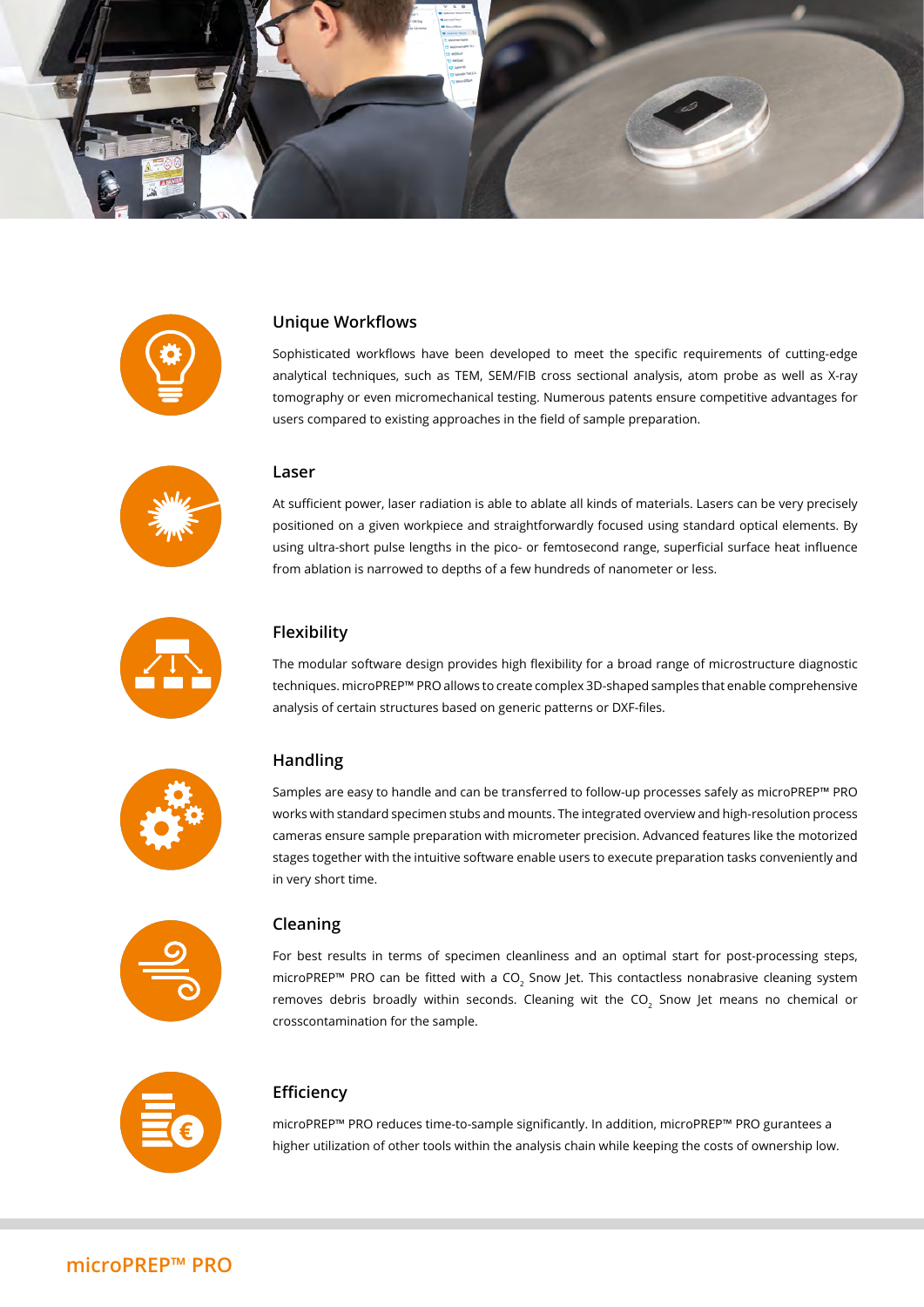### **FIELDS OF APPLICATION**





#### **<sup>1</sup> Transmission Electron Microscopy (TEM)**

microPREP™ PRO provides specific sample geometries for in-plane TEM-investigations and H-bars for cross sectional analyses. Just the final polishing is needed.

Fig. 1: Advanced Chunk (total lenght: 3.2 mm) with multiple lamellas from an IC-device (size of lamellas: 150 μm x 50 μm x 10 μm) Fig. 2: Pre-thinned halfgrid structure of a foil/thin sheet of a material (here: silicon wafer)





#### **Focused Ion Beam and Scanning Electron Microscopy (FIB/SEM)**

Fig. 4 shows an IC cross-section after FIG. **100 pm** target position. Thus, FIB-time can be reduced to a minimum. The high ablation rate of the laser can be used for time efficient box milling as a starting point for FIB polishing at a

> Fig. 3: Box milling in preparation for FIB polishing in an IC-structure Fig. 4: Laser prepared cross-sections in an IC-package





#### **3D-Analysis**

microPREP™ PRO can be operated as a lathe tool to prepare cylindrical samples with micrometer dimensions. In addition, microPREP™ PRO can prepare a slice and view geometry to start 3D-Analysis within the FIB directly.

Fig. 5: Preparation of probe cards for atom probe analysis with microRPEP™ PRO FEMTO. The size of each pillar can be specified individually. Fig. 6: View of a single pillar of the probe card prepared by laser ablation. To prepare the final shape a FIB preparation is required.





#### **Cutting**

microPREP™ PRO can be used to generate samples of almost arbitrary shapes exactly after user's specifications. For example pre-defined shapes are available for bending or tensile test specimens.

Fig. 7: Multi-pillar sample design cut out of a steel alloy Fig. 8: Sample for micromechanical testing cut from Zirconium

**and**  $\bullet$ **many more**

**WWW.MICROPREP.PRO**